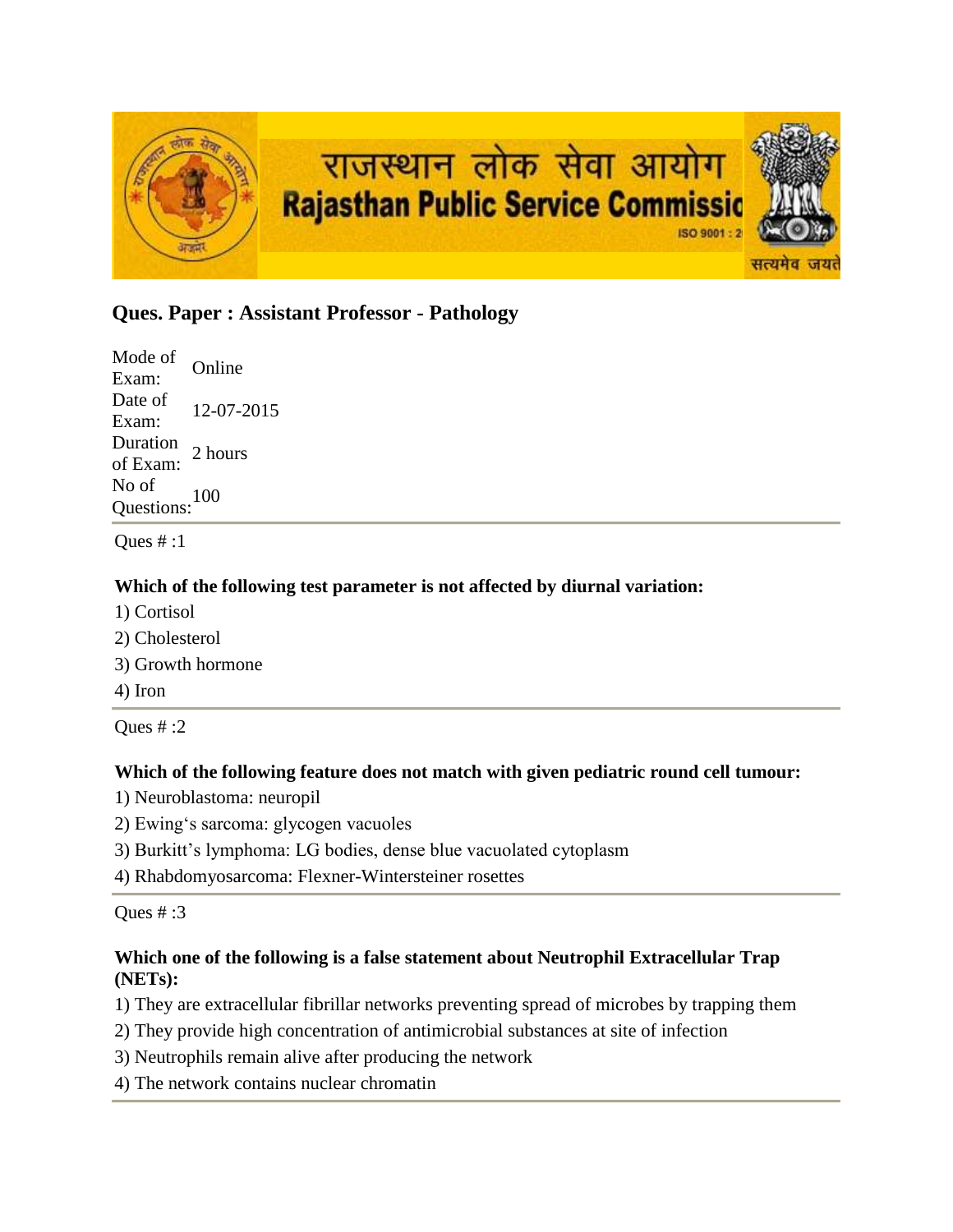#### **Fatty change in the liver in alcoholics is most likely associated with:**

- 1) Reduced formation of acetyl- CoA
- 2) Reduction in lipolysis in adipose tissue
- 3) Increased β- oxidation of fatty acid
- 4) Increased synthesis of glycerol 3-phosphate

Ques # :5

## **Hyperplasia rather than metaplasia is best represented by:**

- 1) Benign squamous epithelium lining the true vocal cord
- 2) Bone in area of previous muscle injury
- 3) Increased goblet cells in the bronchus of a smoker
- 4) Increased goblet cells in stomach mucosa

Ques # :6

## **In which of the following groups of chemical mediators, both are vasodilators ?**

- 1) Histamine and tumour Necrosis Factor (TNF)
- 2) C3a and LTB4
- 3) Interleukin-1 and thromboxane A2
- 4) Prostacyclin (PGI2) and C5a

Ques # :7

# **Which of the following groups of diseases fall into the same hypersensitivity reaction classification:**

- 1) Allergic rhinitis and poison ivy
- 2) Graves' disease and Goodpasture's syndrome
- 3) ABO incompatibility and skin reaction to bee sting
- 4) Hyperacute transplant rejection and serum sickness

Ques # :8

## **In which one of the following oncogene groupings are both oncogenes activated by translocation:**

- 1) abl and c-myc
- 2) ras and erbB2
- 3) sis and N-myc
- 4) erbB2 and abl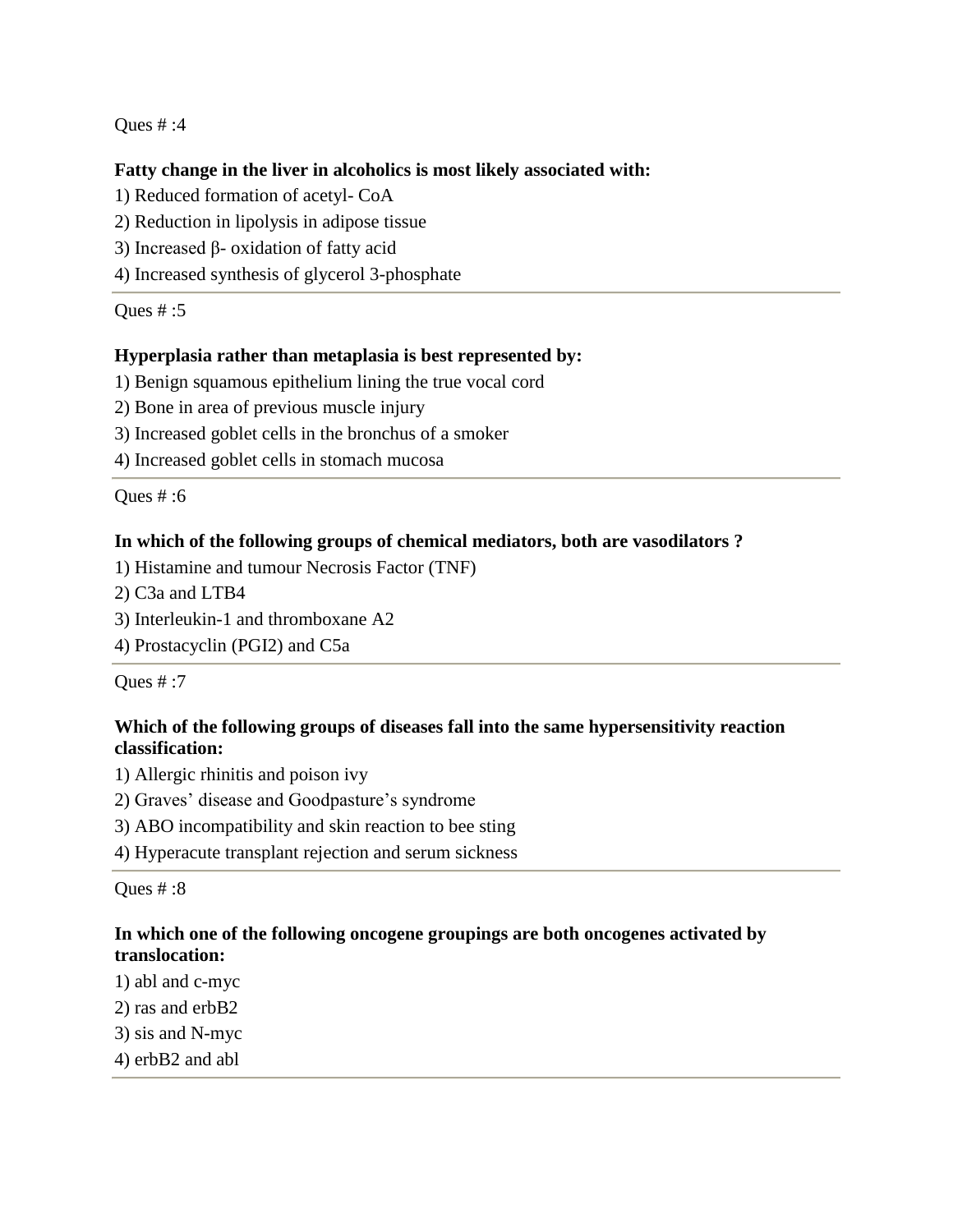## **In which of the following groups of chemical mediators are both mediators involved in the synthesis of adhesion molecules and chemotaxis?**

1) C3b and Hageman factor XII

- 2) C5a and LTB4
- 3) LTC4 and histamine
- 4) C3a and platelet activating factor

Ques # :10

# **Electron microscopy is useful for all of the following diagnostic purposes except:**

- 1) Identifying viruses in tissues
- 2) Classifying a lymphoma as B cell or T cell type
- 3) Making a diagnosis of Whipples disease
- 4) Identifying immune complexes in renal glomerulonephritis

Ques # :11

## **Large irregular densities and apparent cavitation with air fluid levels are noted on the chest x-ray of coal miner. These findings are most suggestive of:**

- 1) Chronic silicosis with egg shell calcification
- 2) Superimposed tuberculosis
- 3) Simple coal worker pneumoconiosis
- 4) Asbestosis

Ques # :12

# **Which description is true of the class II Major Histo-Compatibility complex:**

- 1) It includes HLA loci A,B and C
- 2) It consists of a single transmembrane glycoprotein chain
- 3) It has beta 2 microglobulin as part of its glycoprotein structure
- 4) It presents antigens derived from Extracellular microbes & soluble proteins to CD4 Cells

Ques # :13

# **A biopsy of renal allograft shows fibrinoid necrosis of small vessels. Which of the following mechanisms is most likely responsible.**

- 1) Cell mediated cytotoxicity
- 2) Antibody and complement mediated damage
- 3) CD8 mediated damage
- 4) Natural killer cell mediated cytotoxicity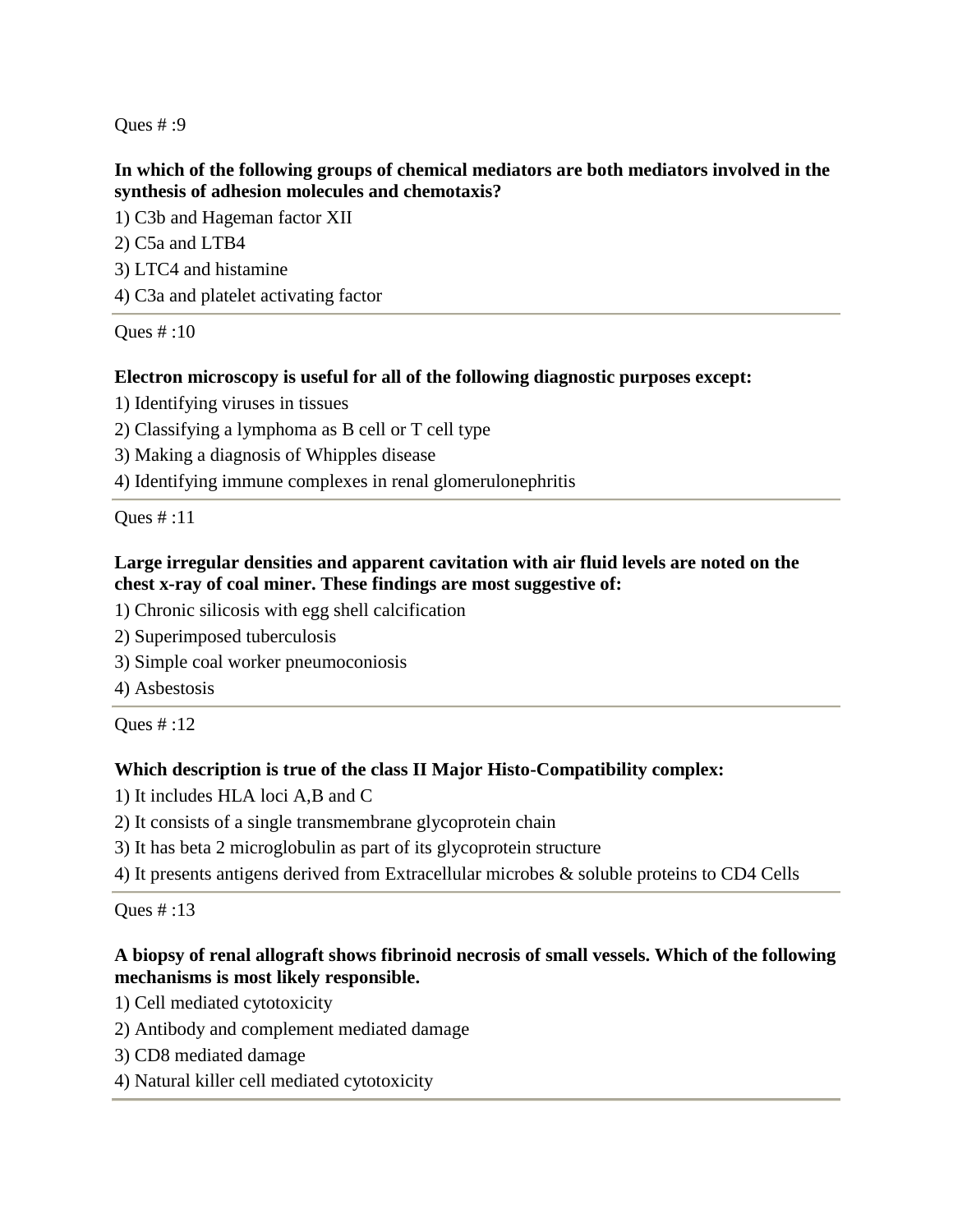## **Transformation to acute leukemia may occur during the course of all of the following except:**

1) Polycythemia vera 2) Chronic myelogenous leukemia 3) Hodgkins disease 4) Myelofibrosis

Ques # :15

## **CSF cytology is not useful for the diagnosis of:**

- 1) Leukemia
- 2) Medulloblastoma
- 3) Ependymoma
- 4) Meningioma

Ques # :16

# **Which of following is not a type of paracortical lymphoid hyperplasia:**

- 1) Castleman disease
- 2) Angioimmunoblastic lymphadenopathy
- 3) Dermatopathic lymphadenopathy
- 4) Dilantin lymphadenopathy

Ques # :17

# **Which one of the following has an anti-apoptotic effect :**

- 1) BCL-2
- 2) p53
- 3) BAX
- 4) BAK

Ques # :18

# **Which of the Adhesion Molecule-Ligand pair (on Endothelial Cells & Leukocytes) does not match:**

1) P-Selectin : Sialyl-Lewis-X 2) ICAM-1 : MAC-1 3) E-Selectin : PECAM-1 4) VCAM-1 : VLA-4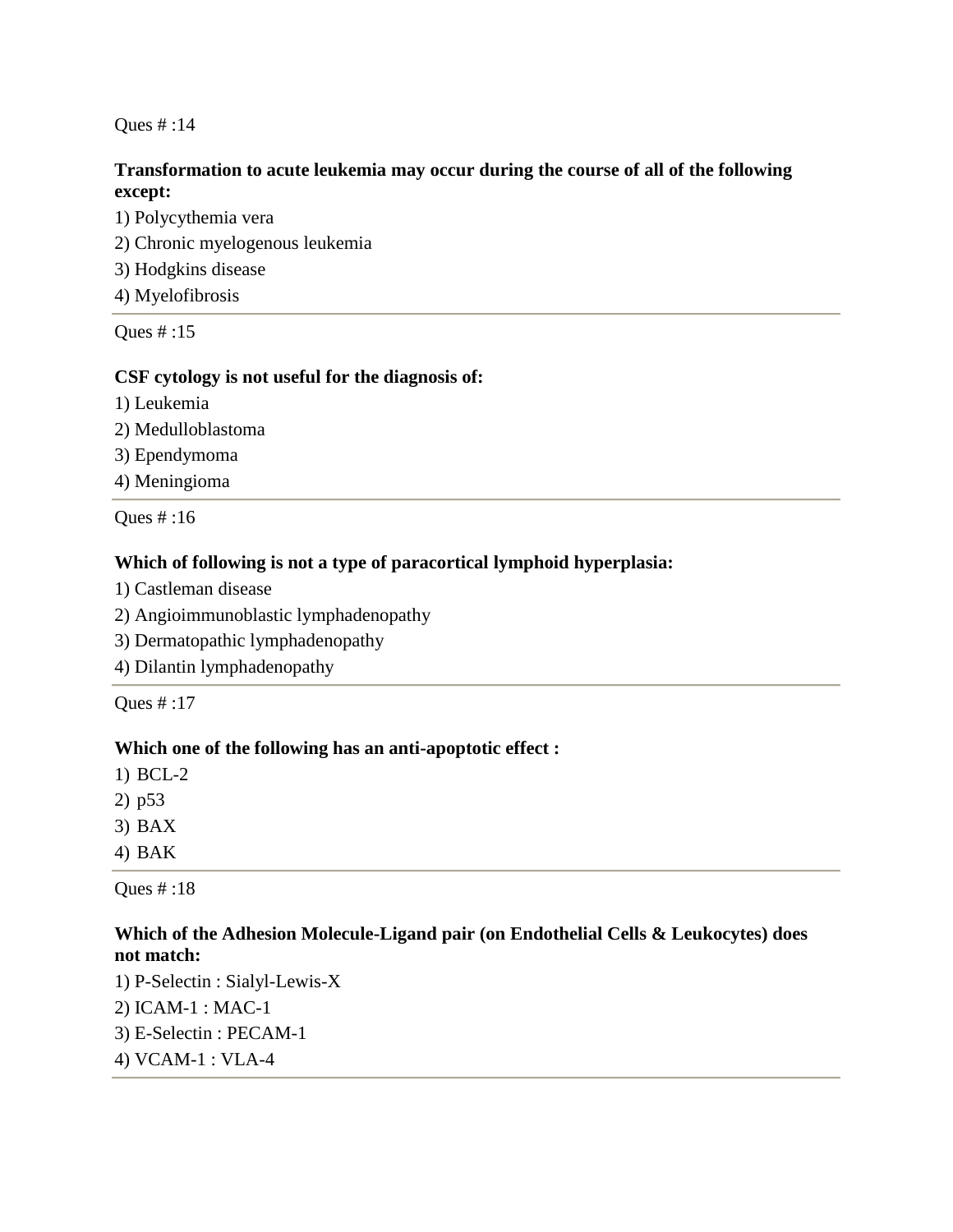# **Binding of IgE Antibody to Mast Cell Surface IgE Fc receptors in Type I hypersensitivity leads to following events except :**

1) Signal for Degranulation 2) Signal for Apoptosis 3) Signal for Activation of Phospholipase A2 4) Signal for Cytokine Secretion

Ques # :20

**A 5-year old boy has recurrent Staphylococcus aureus infections. His Peripheral Blood Leukocytes are normal in appearance. The Nitro Blue Tetrazolium (NBT) dye test is abnormal. Which of the following best describes the pathogenesis of the disease :**

1) Deficiency of NADPH oxidase

2) Defect in microtubule polymerization

3) Deficiency of C3 &Ig

4) Deficiency of Myeloperoxidase

Ques # :21

#### **Both chronic bronchitis and emphysema are associated with-**

1) Respiratory acidosis

- 2) Severe ventilation/perfusion (V/Q) mismatch
- 3) A low PaO2
- 4) Irreversible destruction of the respiratory unit

Ques # :22

## **Which of the following disorder will most likely show a normal percentage of Eosinophils in the peripheral blood?**

- 1) Strongyloidiasis
- 2) Hookworm infestation
- 3) Contact dermatitis
- 4) Drug allergy

Ques # :23

# **Which of the following diseases or physical diagnostic findings is least likely to be associated with amyloidosis?**

- 1) Congestive cardiomyopathy
- 2) Peripheral neuropathy
- 3) Nephrotic syndrome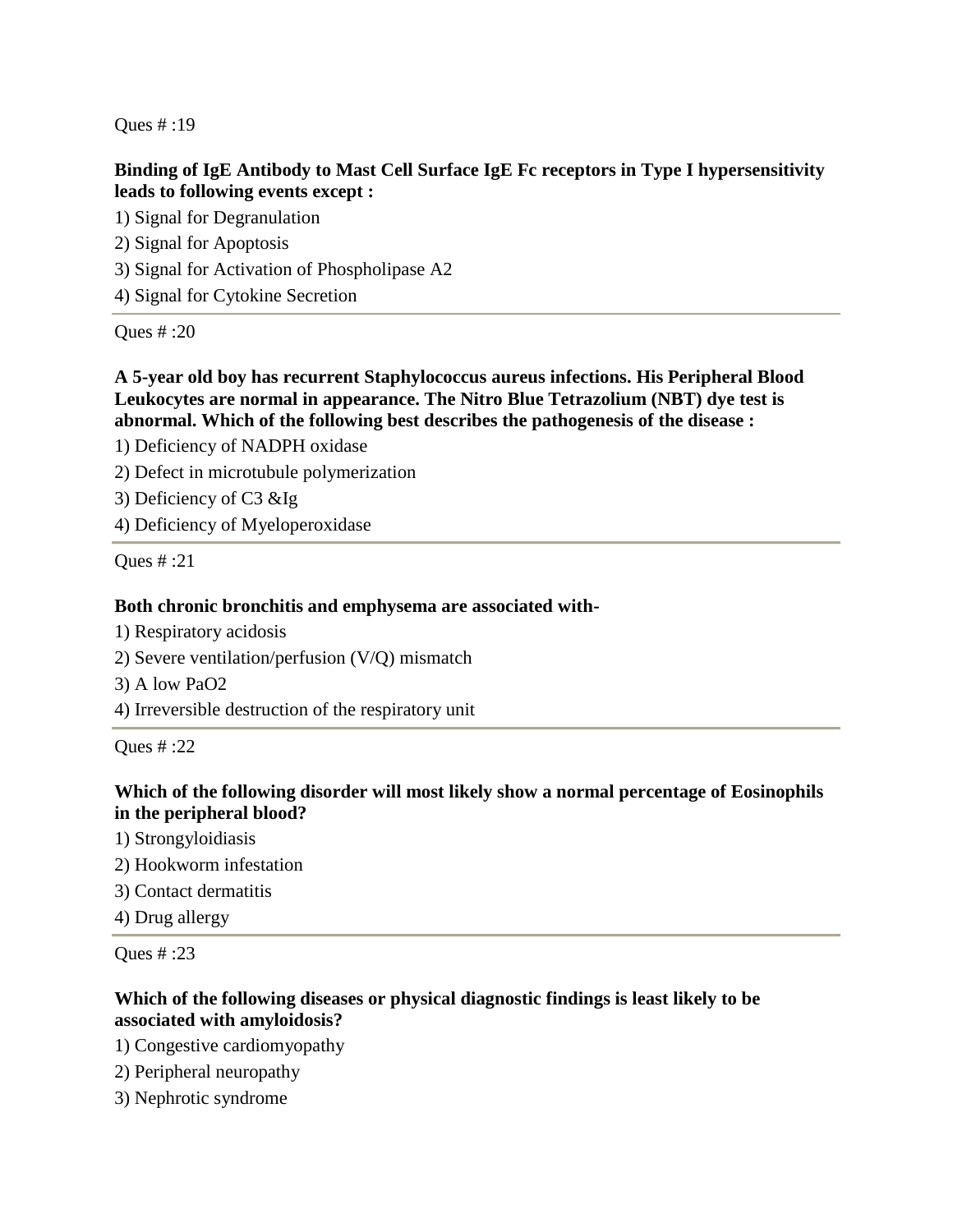4) Alzheimer's disease

Ques # :24

# **Which of the following infectious disease relationships is correctly matched?**

- 1) Shigellosis: bradycardia, neutropenia, splenomegaly
- 2) Campylobacter jejuni: secretory diarrhea
- 3) Enterohemorrhagic Escherichia coli : Haemolytic uremic syndrome
- 4) Vibrio cholerae: mucosal ulceration

Ques # :25

**A patient who is taking hydrochlorothiazide abruptly develops fever, rashes, and oligouria. Additional studies reveal an increase in the serum BUN and creatinine, Eosinophilia and urine analysis with positive dipstick test for protein (2+). No casts are present. The mechanism for this patient's disease is most closely related to-**

1) Immune-complex deposition in the glomeruli

- 2) Obstructive uropathy
- 3) Type IV cellular immune reaction

4) Antiglomerular basement membrane antibodies

Ques # :26

## **An obese 24-year old woman presented with long history of oligomenorrhea and hirsutism. She has palpable bilateral ovarian masses. An ultrasound of her ovaries would likely reveal-**

- 1) Serous cystadenomas
- 2) Cystic teratoma
- 3) Subcortical cysts in both ovaries
- 4) Bilateral endometriosis

Ques # :27

**A 62-year-old woman who presents with colicky right flank pain is noted to have a renal stone in right ureter. A biochemical profile shows abnormalities in her serum calcium, phosphorus, and electrolytes. Which of the following tests most likely confirm the cause of her renal stone?**

- 1) 24-hour urine collection for calcium
- 2) 24-hour urine collection for phosphorus
- 3) Bone scan
- 4) Serum Parathormone level

Ques # :28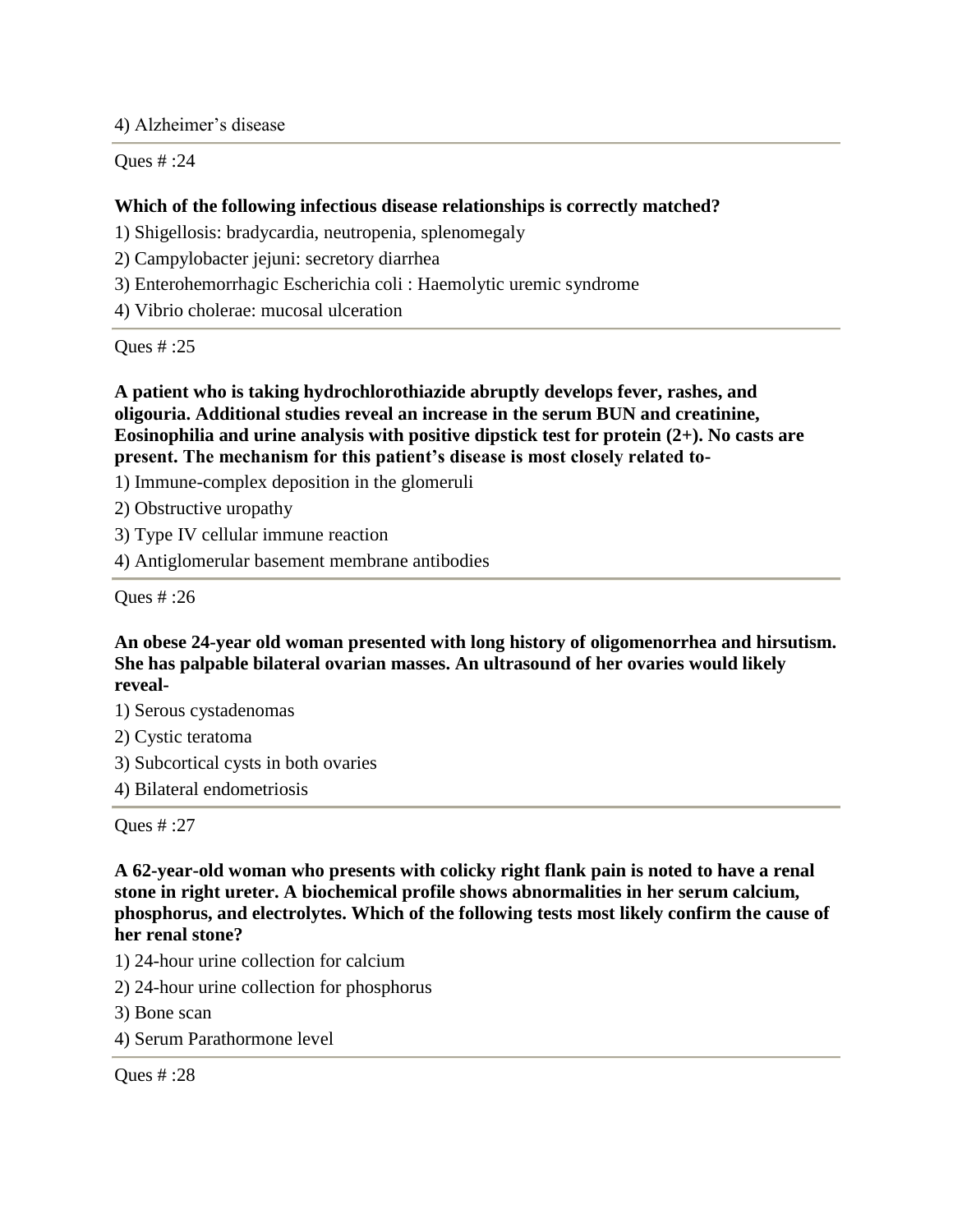# **In diabetes mellitus, non-enzymatic glycosylation is most likely operative in the pathogenesis of**

- 1) Peripheral neuropathy
- 2) Microaneurysm in the retina
- 3) Cataracts
- 4) Hyaline arteriosclerosis

Ques # :29

# **The mechanism of postmenopausal osteoporosis is most closely associated with-**

- 1) A reduction in number of osteoblasts
- 2) An increase in number of osteoclasts
- 3) Decreased mineralization of bone
- 4) Greater osteoclastic than osteoblastic activity in bone

Ques # :30

# **A 3-year old boy who was normal at birth, is having difficulty in standing up and must push with his hand on his knees in order to stand. He has peculiar duck-like walk. The pathogenesis of his disease is most closely related to-**

1) An autosomal recessive disease

- 2) Triplet repeats on the X-chromosome.
- 3) Defective anchorage of actin to the membrane glycoprotein
- 4) A congenital myopathy

Ques # :31

# **Which of the following lymph node relationships is correct?**

- 1) Syphilis: spirochetes rarely identified in primary and secondary types
- 2) Rheumatoid arthritis: sinus histiocytosis is a marker of increased disease activity
- 3) Cat-scratch disease: granulomatous micro-abscesses are similar to Lymphogranuloma venereum
- 4) Dermatopathic lymphadenitis: is commonly associated with vaccination

Ques # :32

# **All of the following statements about Infective Endocarditis are true except:**

- 1) It is most commonly caused by gram negative bacteria
- 2) It most commonly involves previously damaged valves
- 3) Valve perforation may occur
- 4) It is fatal if not treated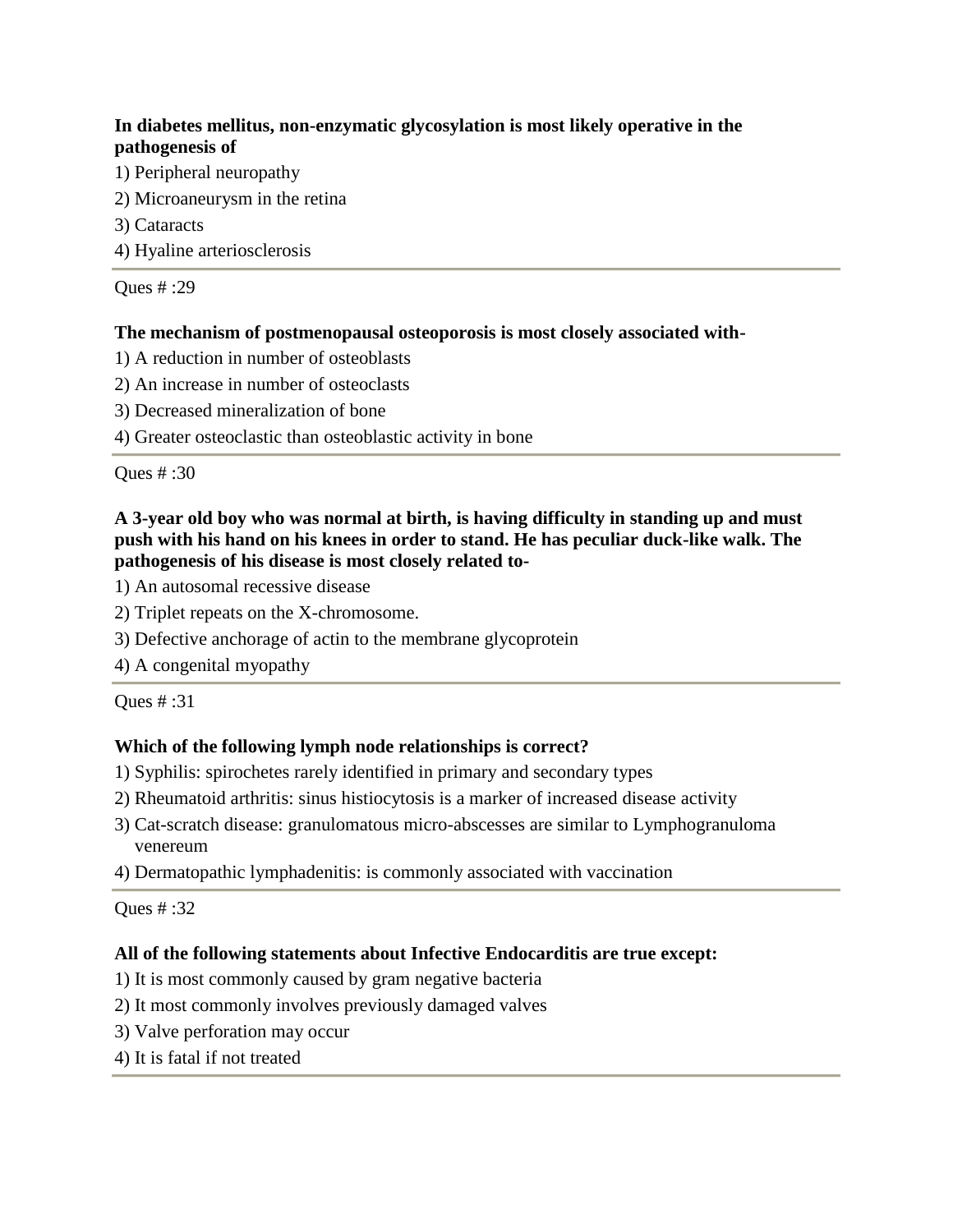#### **Mitral valve prolapse is characterized by all of the following except:**

- 1) Prolapse of mitral valve leaflets into left ventricular cavity
- 2) An excess of mucopolysaccharide in valve spongiosa, which progressively replaces the valve fibrosa
- 3) Fibrillin-1 (FBN-1) mutations in few cases
- 4) A mid-systolic click or murmur

Ques # :34

## **All of the following agents contribute to kidney regulation of systemic blood pressure except:**

1) Renin angiotensin system

- 2) Aldosterone
- 3) Kallikrein-Kinin system
- 4) Lymphokines

Ques # :35

## **Of the lung tumours, which type belongs to amine precursor uptake and decarboxylation(APUD) group of tumours:**

- 1) Large Cell Anaplastic Carcinoma
- 2) Mucoepidermoid carcinoma
- 3) Adenoid cystic carcinoma
- 4) Small Cell Carcinoma

Ques # :36

#### **Glomus tumours originate in structures that are responsible for which function:**

- 1) Blood pressure regulation
- 2) Temperature regulation
- 3) Taste sensation
- 4) Tactile sensation

Ques # :37

## **Hirschsprung disease usually is caused by congenital absence of ganglion cells in which segment of the large intestine:**

- 1) Caecum
- 2) Ascending colon
- 3) Transverse colon
- 4) Rectum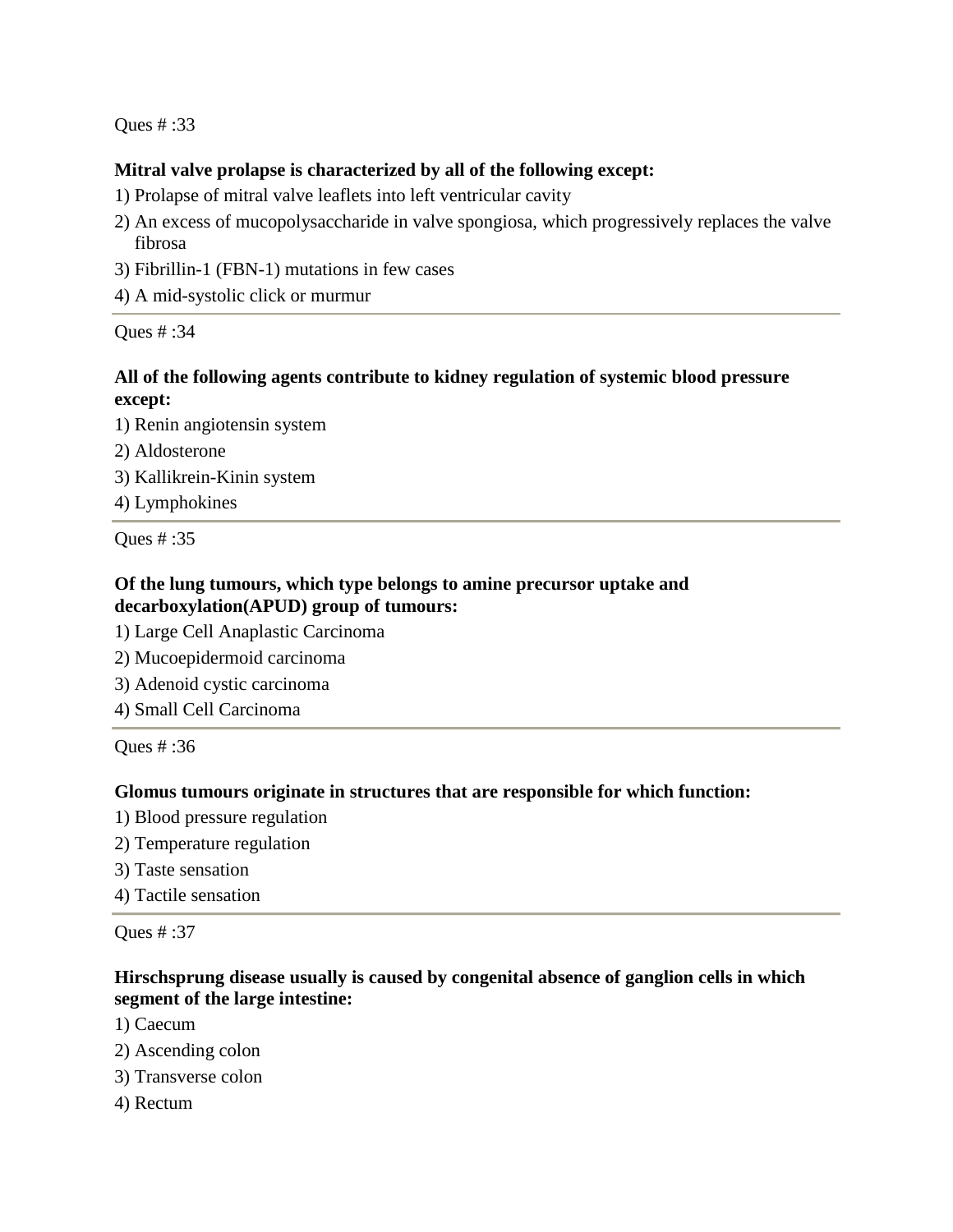#### **All of the following statements about pancreatic adenocarcinoma are true except:**

- 1) It locally invades adjacent structures but rarely metastasizes to more distant sites
- 2) It may present as acute pancreatitis
- 3) Jaundice often is present particularly with tumours of pancreatic head
- 4) Back pain is common symptom

Ques # :39

#### **Which statement best characterizes membranous glomerulopathy:**

- 1) It is most common cause of nephritic syndrome in children
- 2) Affected patients usually present with acute renal failure
- 3) The characteristic pathology is best described as diffuse proliferative glomerulonephritis
- 4) Electron Microscopy demonstrates numerous sub-epithelial immune deposits

Ques # :40

#### **In most cases of non-obstructive chronic pyelonephritis , bacteria reach kidney via:**

- 1) Blood stream
- 2) Lymphatics
- 3) Batson plexus
- 4) Vesico-ureteral reflux

Ques # :41

#### **Which statement is true of prostatic cancer:**

- 1) It most commonly arises in periurethral location
- 2) It is associated with an elevated hCG serum level
- 3) Bone is most common metastatic site
- 4) Most prostate cancers are sarcomas

#### Ques # :42

#### **All of the following statements about choriocarcinoma are true except:**

- 1) It may occur after normal pregnancy
- 2) It can arise in Vesicular mole
- 3) It consists of malignant trophoblasts
- 4) It is treated with hysterectomy and radiation therapy

#### Ques # :43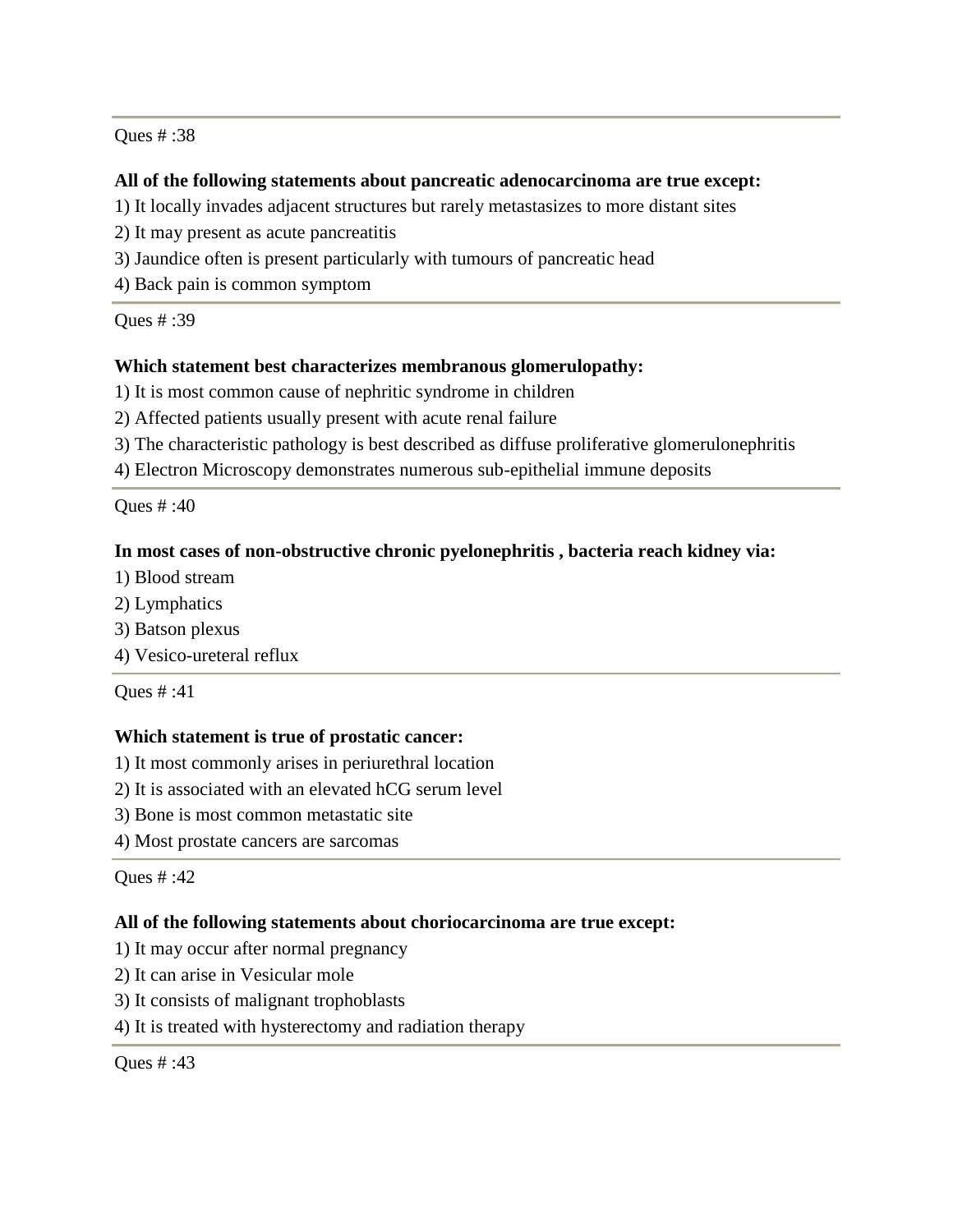# **MEN syndrome type II b has all of the following components except:**

- 1) Pheochromocytoma of adrenal gland
- 2) Medullary carcinoma of thyroid gland
- 3) Mucosal Neuromas
- 4) Pituitary adenoma

Ques # :44

# **All of the following statements concerning Alzheimer disease are true except:**

- 1) Associated with accumulation of Aβ protein & tau protein
- 2) Cerebellar atrophy is prominent
- 3) Neurofibrillary tangles are prominent
- 4) Disease is prolonged and progressive

Ques # :45

# **Chordomas are nervous system neoplasms that have all of the following except:**

- 1) Occurs in childhood
- 2) Location in sacrococcygeal region
- 3) Slow growth & prolonged Clinical Course
- 4) IHC shows Brachyury positivity

Ques # :46

# **Adenoid cystic carcinoma is tumour of salivary gland that is characterized by:**

- 1) Frequent involvement of parotid glands
- 2) Nerve invasion
- 3) Grossly cystic appearance
- 4) Short survival in affected patients

Ques # :47

# **Which prognostic factor is most useful for primary malignant melanoma:**

- 1) Breslow Thickness
- 2) Size of malignant cells
- 3) Number of multinucleated giant cells
- 4) Degree of surrounding inflammation

Ques # :48

# **A young woman is diagnosed as having sarcoma botryoides of bladder. All of the following are true except:**

1) Grossly shows a polypoid growth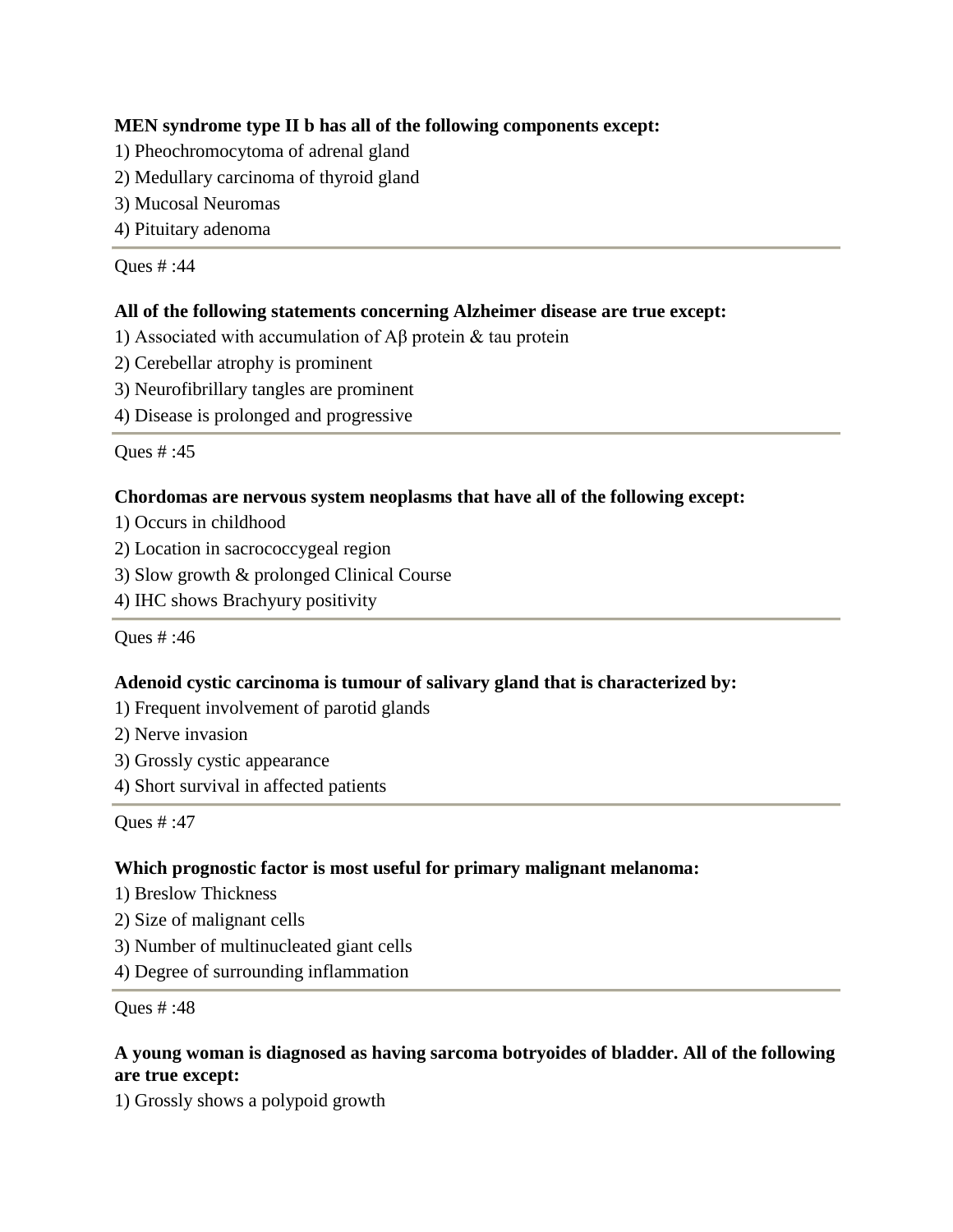- 2) Specific chemotherapy is effective
- 3) Tumour with cambium layer
- 4) Tumour of myofibroblasts

# **All of the following except one are criteria for Antibody mediated rejection of solid organ allograft:**

- 1) Capillary deposition of C4d
- 2) Capillary endothelial activation
- 3) IgE deposition
- 4) Microvascular inflammation

Ques # :50

# **All of the following are examples of molecular alteration in non-small cell lung carcinoma(NSCLC) being the target of targeted therapy, except :**

1) EGFR kinase domain mutation

2) bcr-abl fusion

3) EML4/ALK fusion

4) K-ras mutation

Ques # :51

# **Which one of the following statements is not true about Hepatocellular adenoma:**

- 1) Main risk factor is exposure to estrogen or androgen
- 2) It can transfors to hepatocellular carcinoma

3) It is always single

4) β-catenin mutation and HNF-1 mutation can be seen in some of the types

Ques # :52

## **Which one of the following is not a preferred method for HPV test in cervical smear screening:**

- 1) ELISA
- 2) Hybrid capture
- 3) Real time PCR

4) Invader probe chemistry

Ques # :53

# **Following is not true about Tensin family of genes:**

1) They are regulator of cell migration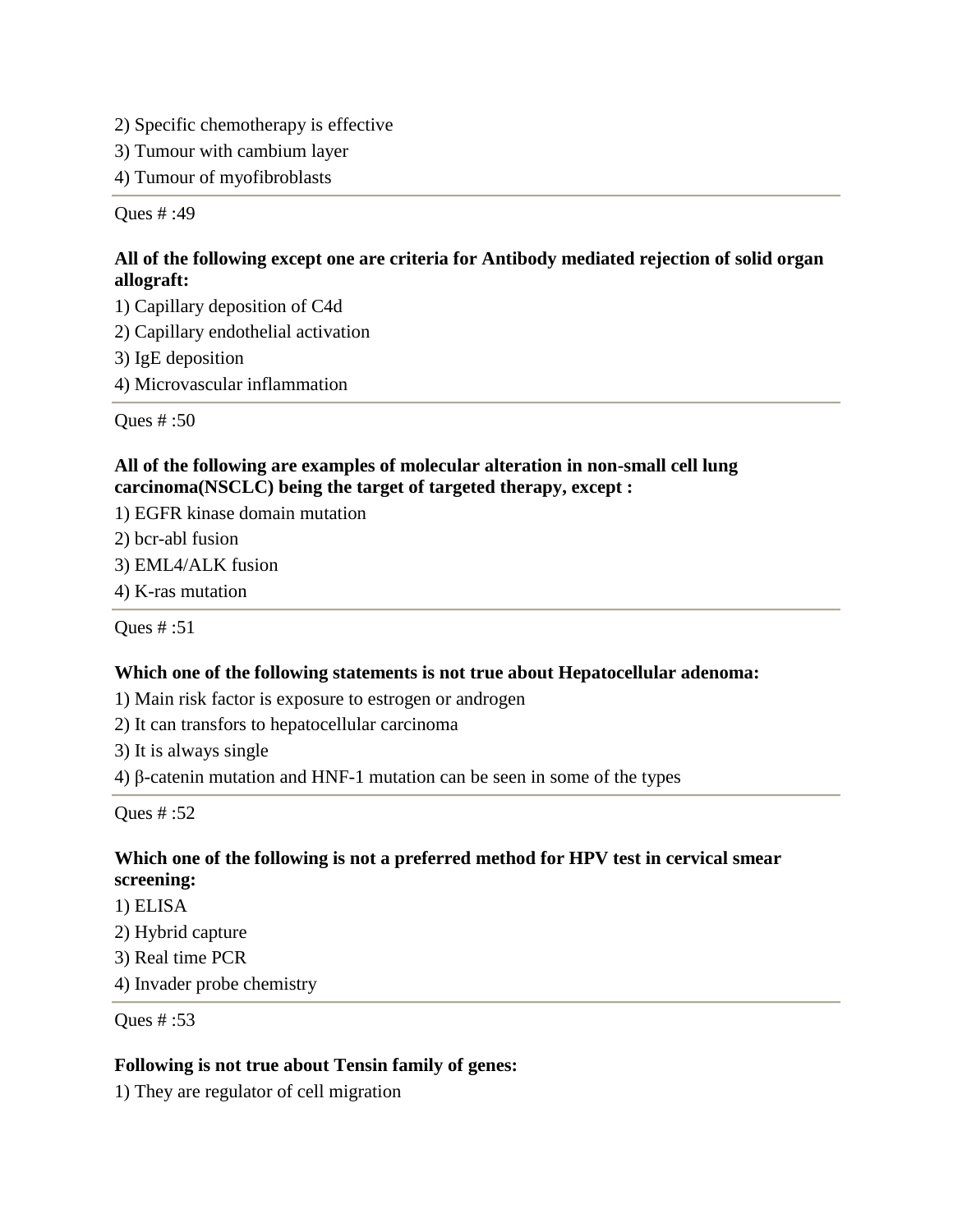2) They have role in regulation of apoptosis

3) They are derived from complements

4) They can act as tumour suppressor gene

Ques # :54

#### **Which one is a false statement about Barrett's oesophagus:**

1) Replacement of lower oesophageal squamous mucosa by metaplastic glandular mucosa

2) Gastro-oesophageal reflux disease is an initiating factor

3) H. pylori infection of stomach is a risk factor

4) It is more common in overweight males

Ques # :55

## **Which one of the following enzymes has role in regulation of extracellular matrix and progression of neoplasm:**

1) Hyaluronidase

2) α-1 antitrypsin

3) Endonuclease

4) Matrix metalloproteinases

Ques # :56

## **In which respect Gastro-intestinal Stromal tumour (GIST) is similar to Chronic Myeloid Leukemia (CML):**

1) CD-117 positivity

2) Origin from Interstitial cells of Cajal

3) Responsiveness to Imatinib as Targeted therapy

4) Association with massive splenomegaly

Ques # :57

## **Which of the following is not included in laboratory criteria of diagnosis of Antiphospholipid Syndrome?**

1) Anti-factor Xa activity

2) Lupus anticoagulant

3) Anti-cardiolipin antibodies

4) Anti β-2 GP-1 antibodies

Ques # :58

#### **Which of the following is not an associated risk factor of Coronary Artery Disease:**

1) Sedentary life style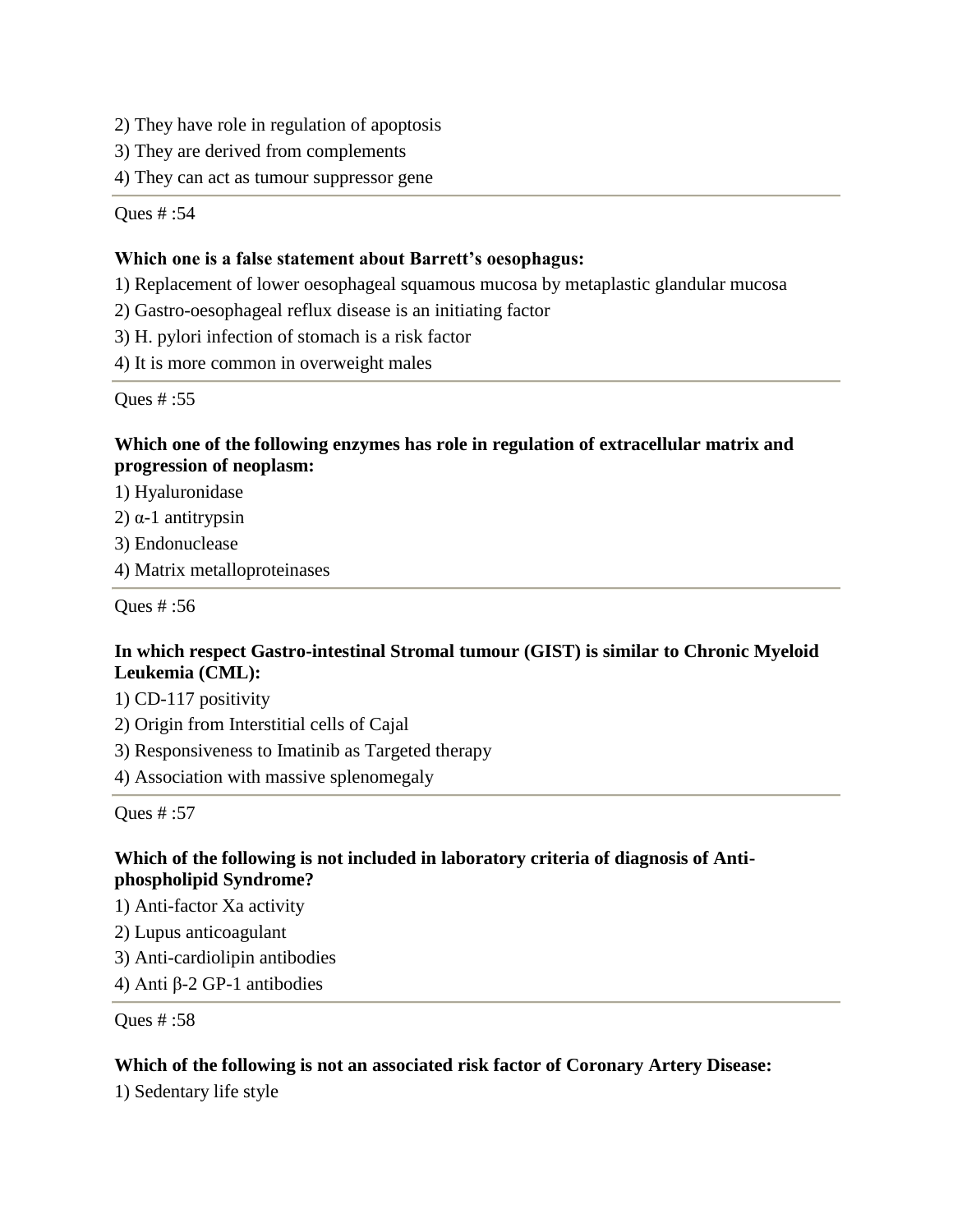2) Raised Hs-CRP 3) High homocysteine levels 4) High serum HDL level

Ques # :59

## **Which of the enzymes is not involved in free radical scavenging systems**

1) Phospholipases 2) Superoxide dismutases 3) Catalase

4) Glutathione Peroxidase

Ques # :60

## **Pro-apoptotic proteins are :-**

1) bcl 2-bcl xL 2) bcl 2 - Mcl-1 3) Bax and Bak 4) Ced 9

Ques # :61

# **Which stain is used in frozen section of liver tissue for demonstration of fat**

1) Mucicarmine

2) Periodic Acid Schiff

- 3) Alcian blue
- 4) Oil Red O

Ques # :62

# **The pigment deposited in collagen of connective tissue in ochronosis is**

- 1) Melanin
- 2) Hemosiderin
- 3) Homogentisic acid

4) Lipofuscin

Ques # :63

# **Which cytokine regulates the expression of Selectins on endothelium and leucocytes**

- 1) Interleukin 6
- 2) Tumour Necrosis Factor and Interleukin 1
- 3) Chemokines
- 4) Interferon gamma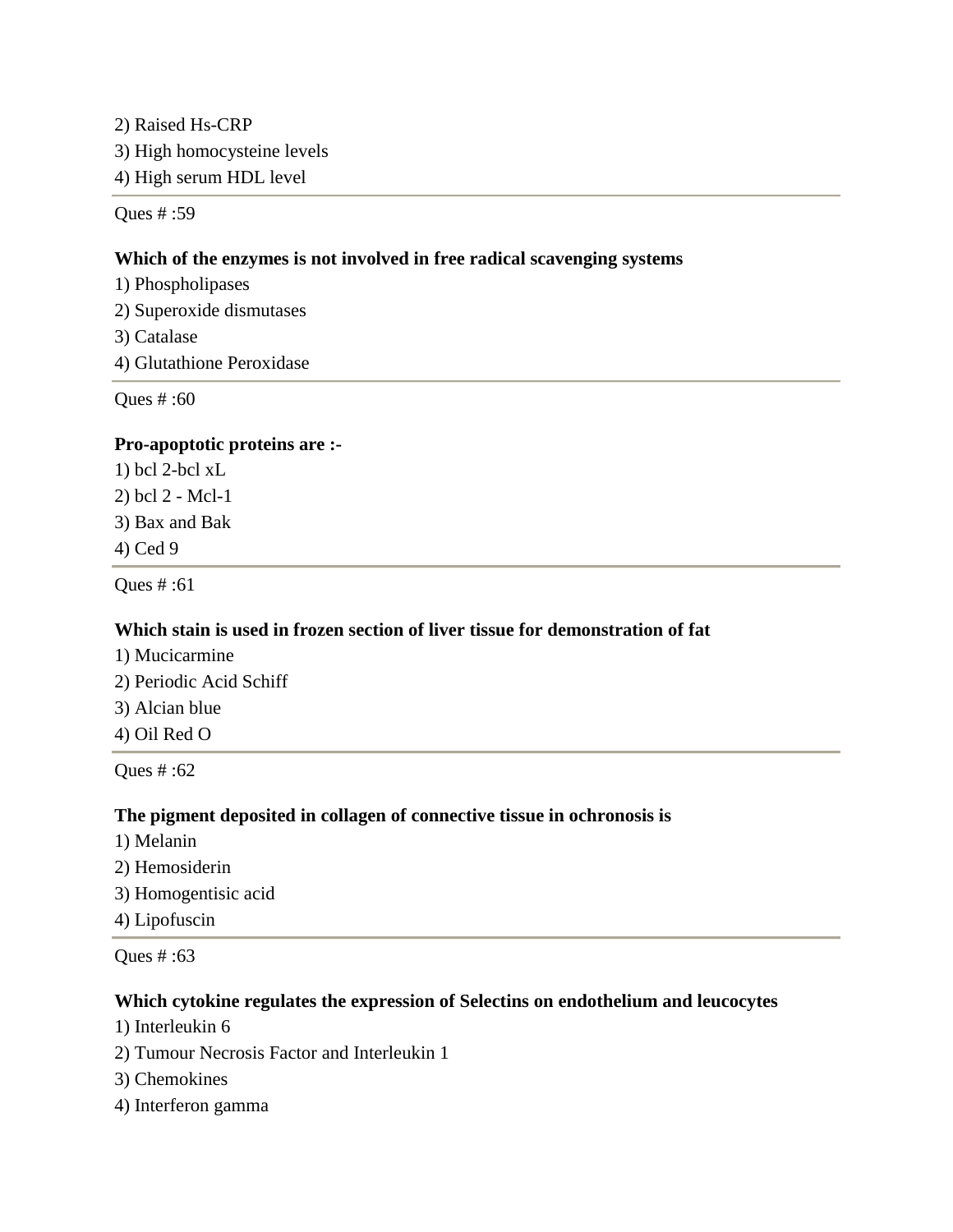#### **Which inherited disease is related with defects in phagolysosome function**

- 1) leukocyte adhesion deficiency
- 2) Chronic granulomatous disease
- 3) Chediak Higashi Syndrome
- 4) MPO deficiency

Ques # :65

#### **Which one of the following statements is NOT correct.**

1) Familial amyloidotic neuropathy is associated with increase in Transthyretin

2) Primary amyloidosis is associated with immunoglobulin Light chains

3) Hemodialysis amyloidosis is associated with Transthyretin

4) Familial Mediterranean fever is associated with increase in Amyloid Associated protein

Ques # :66

#### **Which of the complement components act as a chemoattractant**

- 1) C 4 b
- 2) C 4 a
- 3) C 3 b
- 4) C 5 a

Ques # :67

#### **Which one is NOT an Acute phase protein**

- 1) Fibrinogen
- 2) Transferrin
- 3) C reactive protein
- 4) Serum Amyloid A protein

Ques # :68

#### **Which one of the collagens is NOT a fibrillar collagen**

1) Type I

- 2) Type II
- 3) Type IV
- 4) Type III

Ques # :69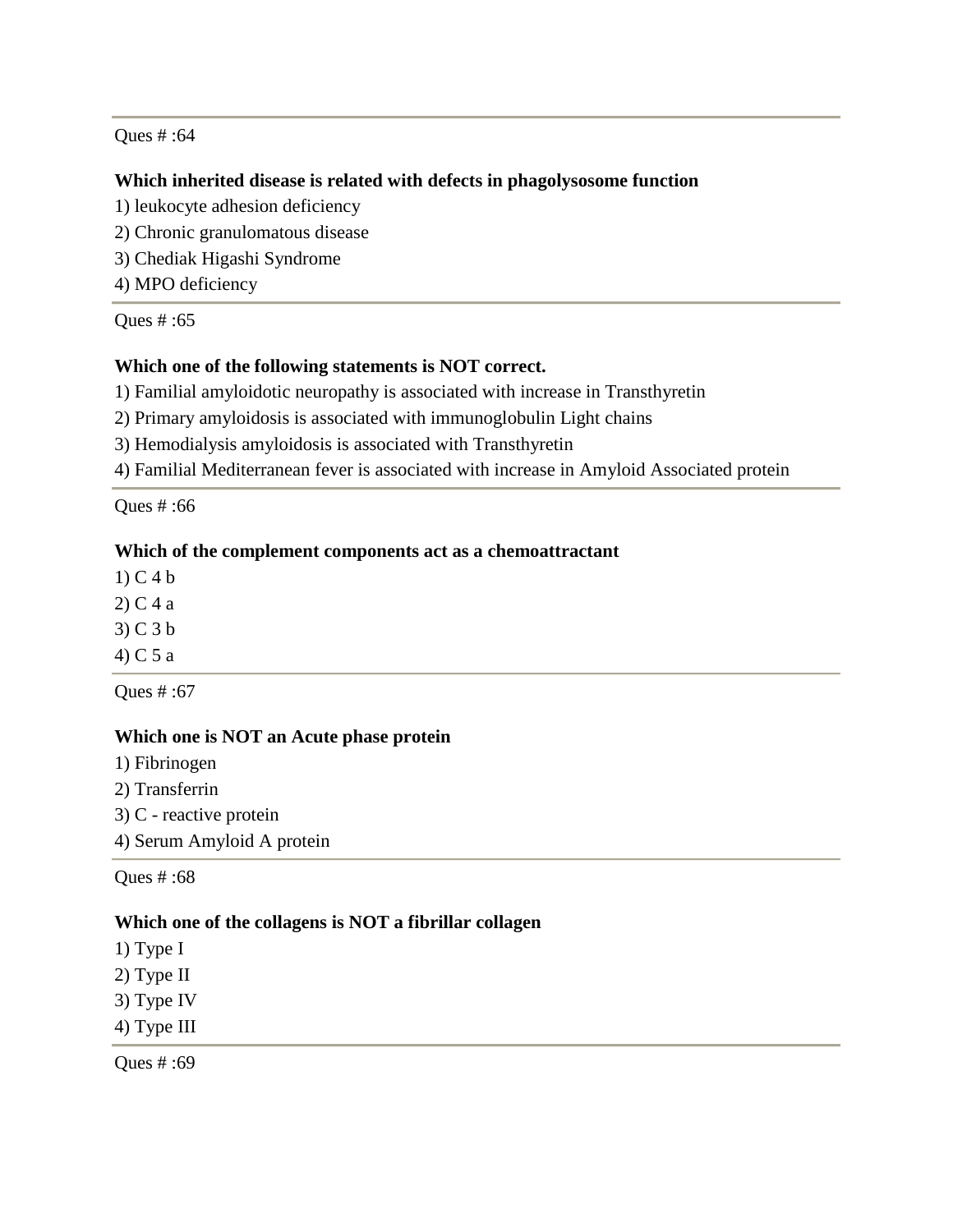# **Which of the following cell adhesion proteins provides connection between cells and extracellular matrix**

- 1) Integrins
- 2) Selectins
- 3) Cadherins
- 4) Immunoglobulin cell adhesion molecule

Ques # :70

# **Which one of the following growth factor receptor is NOT associated with intrinsic tyrosine kinase activity**

1) EGF 2) G-Protein coupled receptor 3) TGF-α 4) PDGF

Ques # :71

# **Ki-67 nuclear protein is NOT expressed by cells in which phase of cell cycle**

- 1) G1 Phase
- 2) G0 Phase
- 3) M Phase
- 4) S Phase

Ques # :72

# **Intraepidermal bullae are not associated with**

- 1) Pemphigus Vulgaris
- 2) Hailey Hailey disease
- 3) Bullous Pemphigoid
- 4) Spongiotic dermatitis

Ques # :73

# **In which of the skin lesion, grains and corps ronds are found**

- 1) Darier disease
- 2) Acanthosis Nigricans
- 3) Seborrhoeic dermatitis
- 4) Psoriasis

Ques # :74

**Which of the following immunohistochemistry markers is specific for basal cell carcinoma**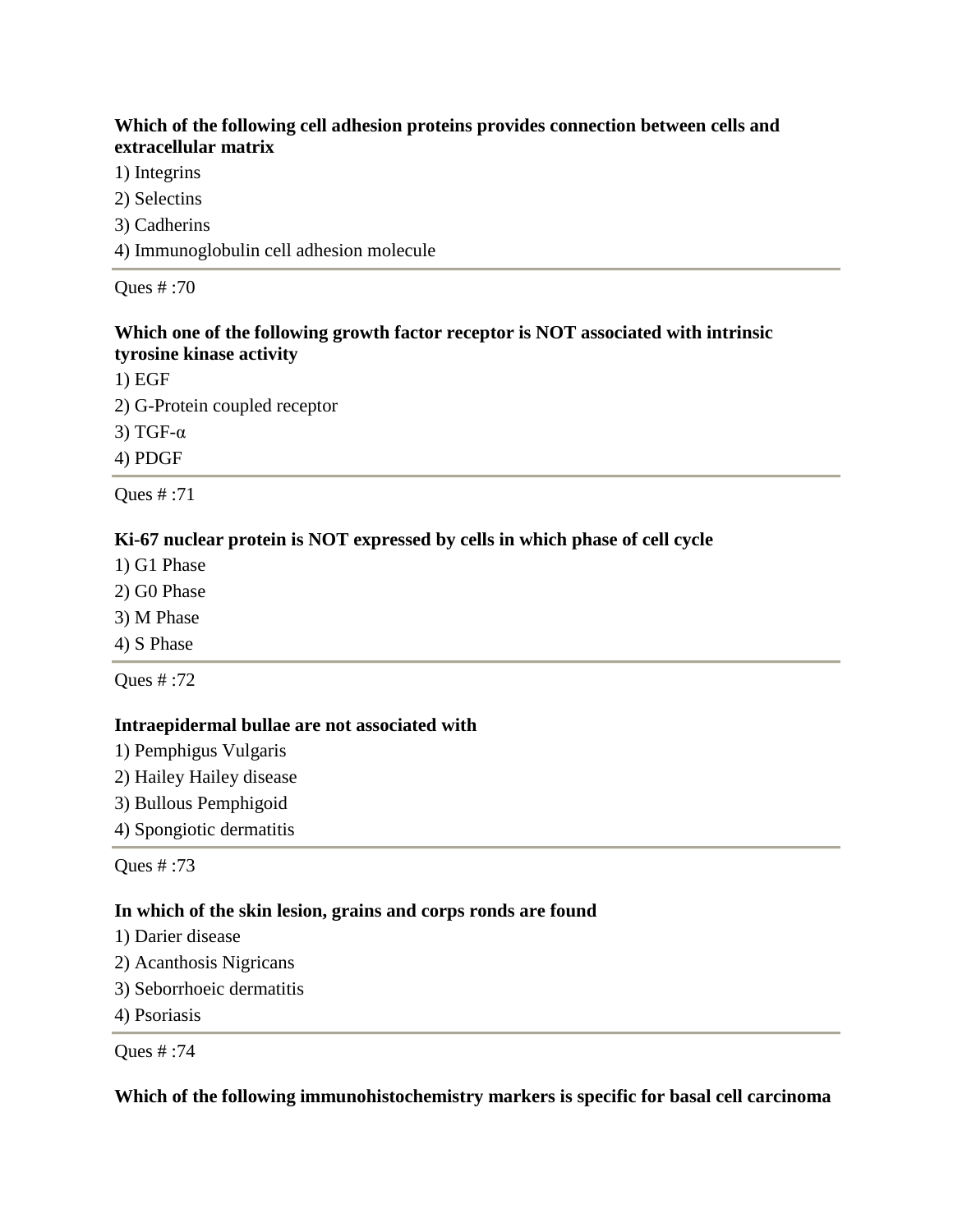#### **of the skin**

1) EMA

2) CEA

3) Ber-EP4

4) CD34

Ques # :75

## **Which one of the immunohistochemistry markers is NOT a positive marker for Mesothelioma of the pleura**

1) Calretinin

2) WT-1

3) Cytokeratin 5/6

4) CEA

Ques # :76

## **Which one is not associated with Kartagener's syndrome**

- 1) Emphysema
- 2) Bronchiectasis
- 3) Complete situs inversus
- 4) Infertility

Ques # :77

# **Which one of the following pairs is NOT wrongly matched**

- 1) Anthracosis Coal dust
- 2) Silicosis Quartz
- 3) Pleural plaques Asbestos
- 4) Siderosis beryllium

Ques # :78

#### **Which of the following is NOT correctly matched.**

1) All transretinoic acid-AML-M3, t(15;17) 2) trastuzumab - Her-2/neu +ve breast cancer 3) Imatinib - CML t(9;22) 4) Gefitinib - NSCLC Alk Positive lung cancer

Ques # :79

# **Pendred Syndrome is characterised by following EXCEPT**

1) hypothyroidism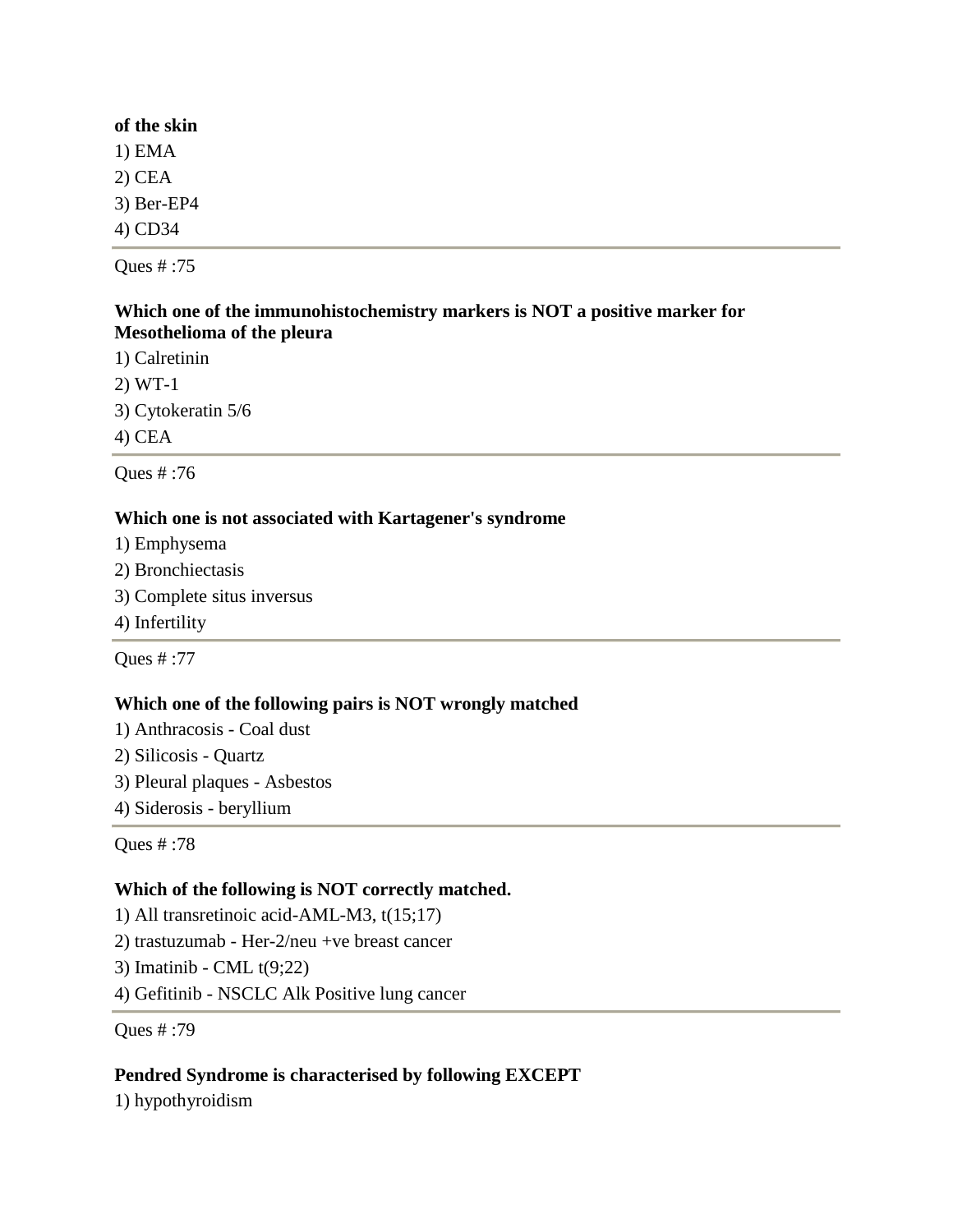2) Germline mutation in TTF-2 3) sensorineural deafness

4) mutation in SLC 26A4 gene

Ques # :80

#### **Medullary carcinoma thyroid is characterised by all EXCEPT**

1) It arises from C-cells

2) Amyloid deposition

3) Thyroglobulin positive

4) Calcitonin positivity

Ques # :81

# **Which of the following is NOT a specific Immunomarker for Gastrointestinal stromal tumour(GIST).**

1) Desmin

2) CD34

3) CD117

4) DOG-1

Ques # :82

#### **Which one of the Intestinal polyposis Syndromes is associated with an increased risk of malignancy of the colon**

1) Cowden Syndrome

2) Peutz - Jeghers Syndrome

3) Juvenile polyposis

4) Familial adenomatous polyposis

Ques # :83

#### **Familial adenomatous polyposis is associated with mutation of which gene.**

1) MSH2/MLH1

2) APC

3) P53

4) K-ras

Ques # :84

#### **Which one is not associated with unconjugated hyperbilirubinemia**

1) Hemolytic anaemia

2) Crigler Najjar Syndrome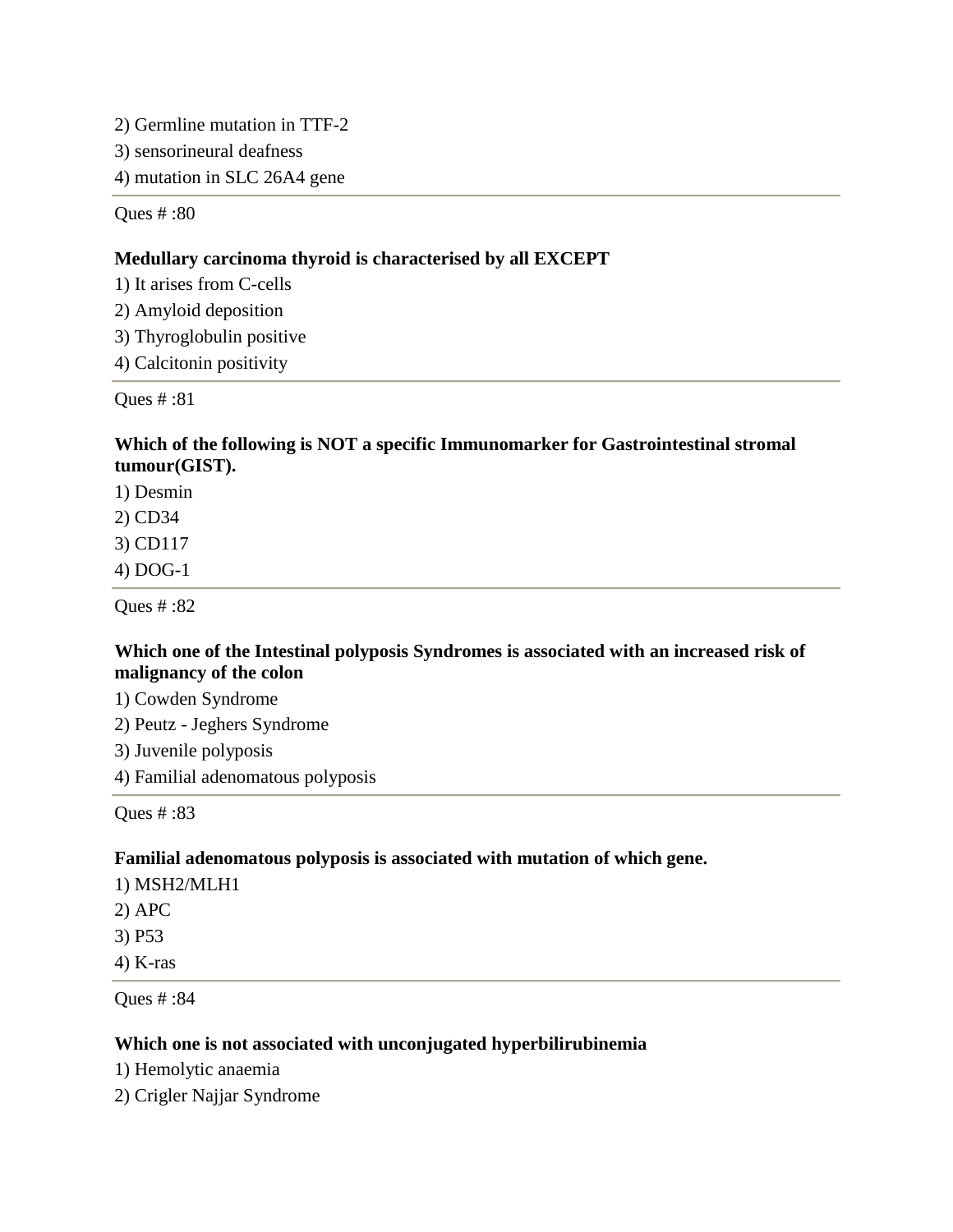3) Dubin- Johnson Syndrome 4) Gilbert Syndrome

Ques # :85

#### **Which of the serological markers in Hepatitis B is indicative of highly infectious state.**

1) HBeAg 2) Anti HBe antibody 3) HBsAg 4) Anti HBc antibody

Ques # :86

#### **Which immunologic marker is used to differentiate liver cell Adenoma from hepatocellular Carcinoma.**

1) EMA 2) Pan-Cytokeratin 3) Glypican 3 4) MOC 31

Ques # :87

#### **Which of the following is NOT included in Metabolic Syndrome**

- 1) Obesity
- 2) Microalbuminaemia
- 3) Hypertension
- 4) Increase high density Lipoproteins

Ques # :88

#### **An intact endothelium elaborates all antithrombotic factors EXCEPT.**

- 1) Thrombomodulin
- 2) Heparin like molecule
- 3) Thromboplastin
- 4) Tissue Factor pathway Inhibitor

Ques # :89

#### **What is the classic pattern of Karyotype in Klinefelter Syndrome.**

- 1) 47XXY
- 2) 45XO
- 3) 48XXXY
- 4) 47XXX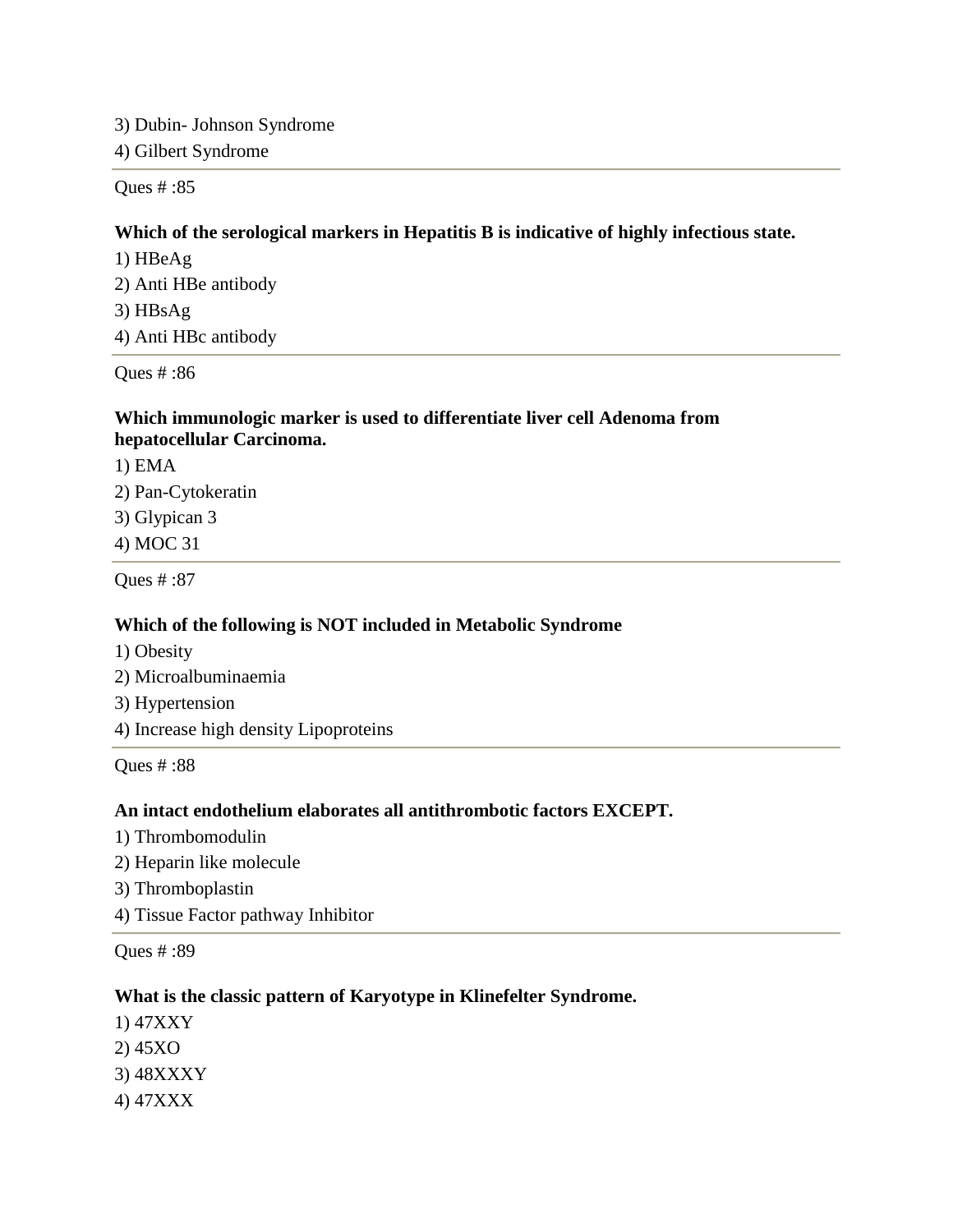## **Following are the causes of Left heart failure EXCEPT.**

1) Ischemic heart disease

- 2) Hypertension
- 3) Cor pulmonale
- 4) Aortic Valvular disease

Ques # :91

## **Accelerated phase in chronic Myelogenous Leukaemia is characterised by following EXCEPT.**

1) Increase blast cells >= 20%

- 2) Peripheral blood basophilia >= 20%
- 3) Duplication of Ph chromosome

4) Progressive Splenomegaly

Ques # :92

# **Which of the following tests is used for identification of nature of M-protein in Multiple Myeloma.**

1) Urine electrophoresis

- 2) Single radial Immunodiffusion
- 3) Immunofixation
- 4) Serum Protein electrophoresis

Ques # :93

**According to WHO criteria for diagnosis of plasma cell myeloma, which statement is correct for plasma cells in bone marrow.**

- 1) less than 10%
- 2) 10% or more
- 3) more than 20%
- 4) more than 15%

Ques # :94

#### **Granuloma in the lung are not seen in -**

- 1) Berylliosis
- 2) Asbestosis
- 3) Sarcoidosis
- 4) Tuberculosis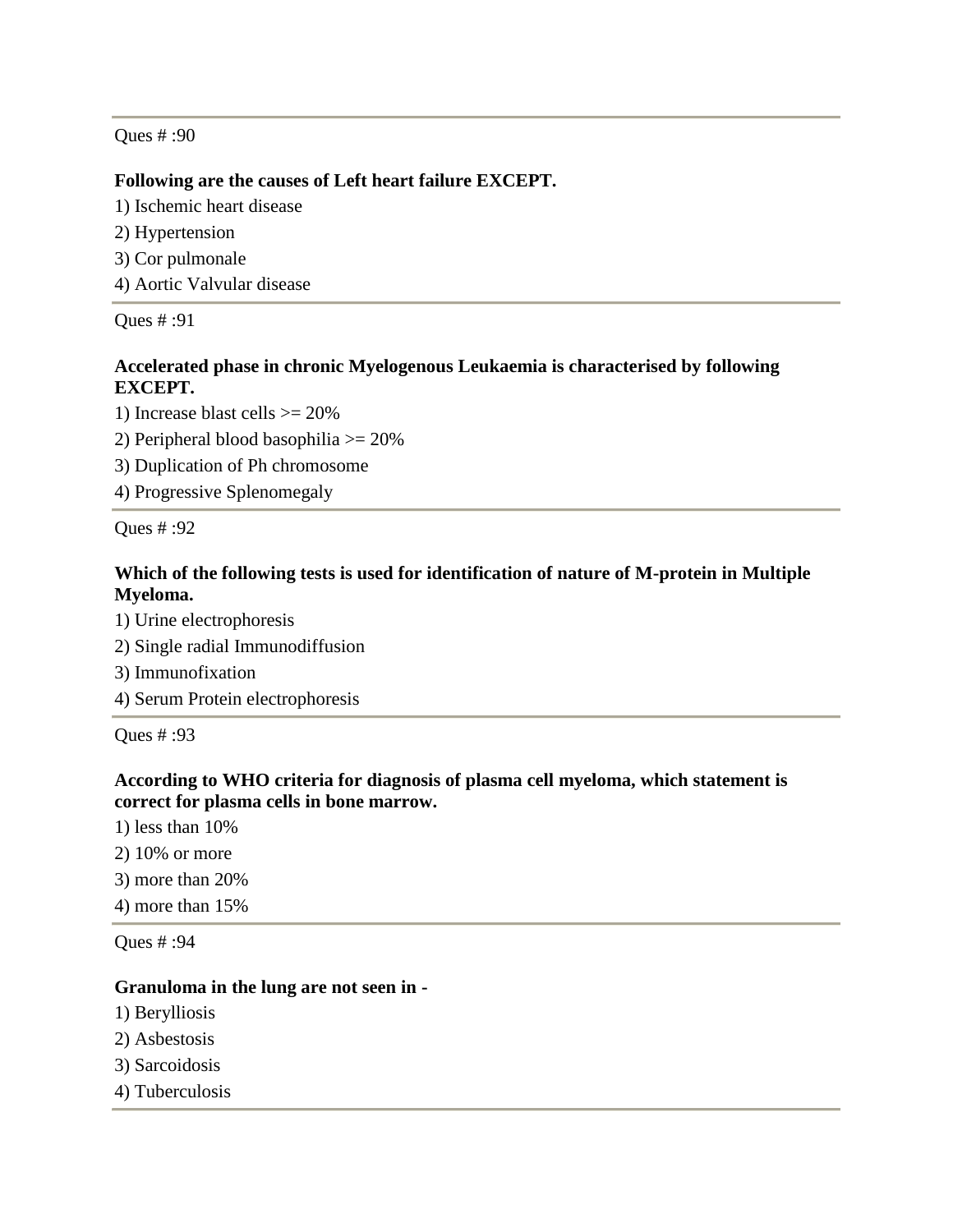#### **Viral pneumonias are characterised by**

- 1) Alveolar Exudates of neutrophils, fibrin
- 2) Interstitial infiltrates
- 3) Bronchiolitis mainly
- 4) No inflammatory cell reaction in lung parenchyma

Ques # :96

## **Main common lung cancer in non smokers**

- 1) Adenocarcinoma
- 2) Squamous cell carcinoma
- 3) Small cell carcinoma
- 4) Large cell carcinoma

Ques # :97

# **Which chronic lung disease does not result in Cor pulmonale**

- 1) Chronic bronchitis and emphysema
- 2) Anthracosis
- 3) Bronchial Asthma
- 4) Extensive interstitial pulmonary fibrosis

Ques # :98

# **NESTROF test is used for screening of which disease in India**

- 1) Malaria
- 2) Hepatitis
- 3) Sickle cell Anaemia
- 4) Thalassemia

Ques # :99

# **Which of the following is an example of allergic purpura.**

- 1) Ehler Danlos Syndrome
- 2) Henoch-Schonlein purpura
- 3) Senile purpura
- 4) Marfan's Syndrome

Ques # :100

#### **Heinz bodies are observed in peripheral blood in cases of**